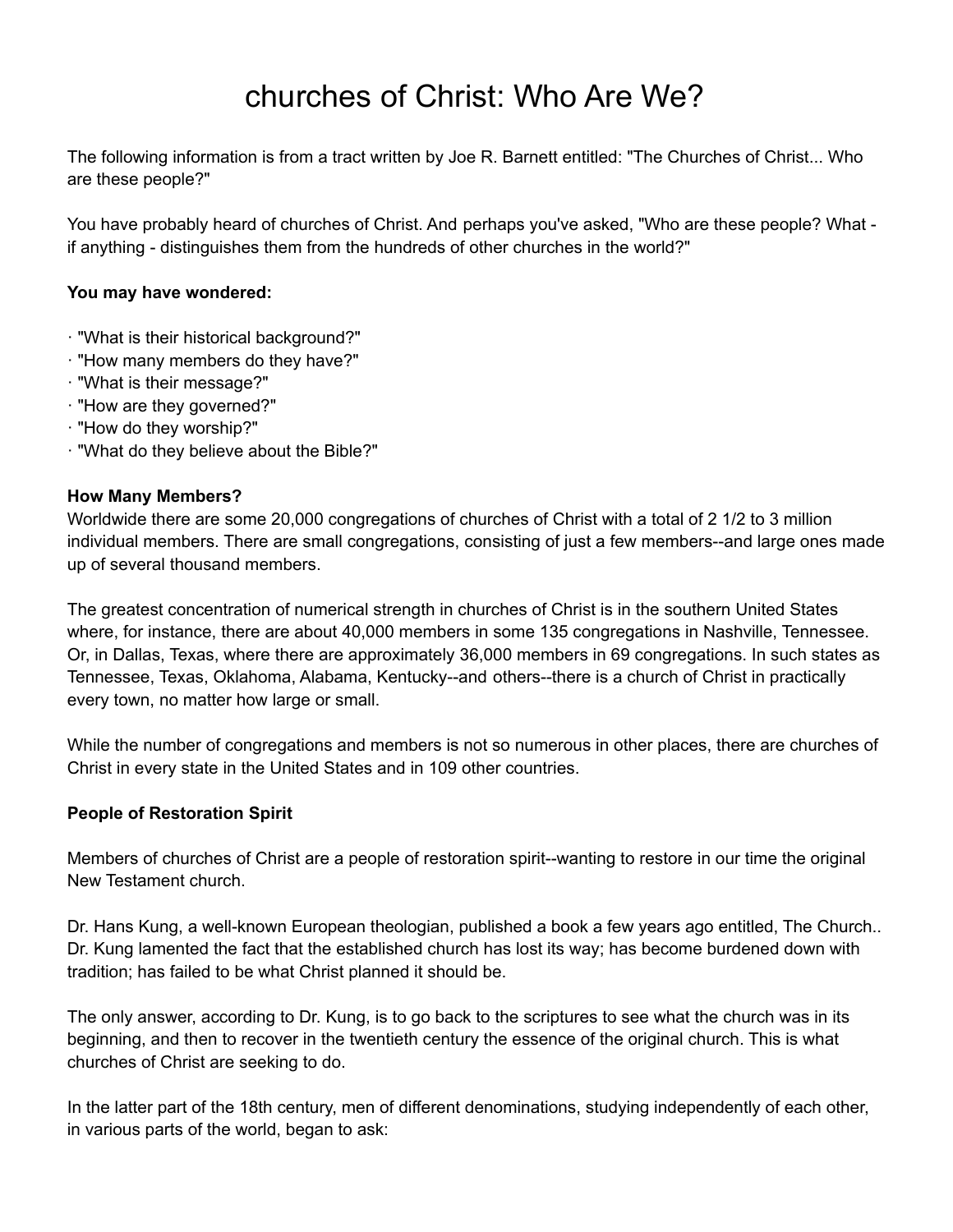· Why not go back beyond denominationalism to the simplicity and purity of the first-century church?

· Why not take the Bible alone and once again continue "steadfastly in the apostles' teaching..." (Acts 2:42)? · Why not plant the same seed (the Word of God, Luke 8:11), that first century Christians planted, and be Christians only, as they were?

They were pleading with everyone to throw off denominationalism, to throw away human creeds, and to follow only the Bible. They taught that nothing should be required of people as acts of faith except that which is evident in the scriptures.

They emphasized that going back to the Bible does not mean the establishment of another denomination, but rather a return to the original church.

Members of churches of Christ are enthusiastic about this approach. With the Bible as our only guide we seek to find what the original church was like and restore it exactly.

We do not see this as arrogance, but the very opposite. We are saying that we do not have the right to ask for men's allegiance to a human organization-but only the right to call upon men to follow God's blueprint.

# **Not A Denomination**

For this reason, we are not interested in man-made creeds, but simply in the New Testament pattern. We do not conceive of ourselves as being a denomination --nor as Catholic, Protestant, or Jewish -- but simply as members of the church which Jesus established and for which he died.

And that, incidentally, is why we wear his name. The term "church of Christ" is not used as a denominational designation, but rather as a descriptive term indicating that the church belongs to Christ.

We recognize our own personal shortcomings and weaknesses--and this is all the more reason for wanting to carefully follow the all-sufficient and perfect plan God has for the church.

## **Unity Based Upon The Bible**

Since God has vested "all authority" in Christ (Matthew 28:18), and since he serves as God's spokesman today (Hebrews 1:1,2), it is our conviction that only Christ has the authority to say what the church is and what we should teach.

And since only the New Testament sets forth Christ's instructions to his disciples, it alone must serve as the basis for all religious teaching and practice. This is fundamental with members of churches of Christ. We believe that teaching the New Testament without modification is the only way to lead men and women to become Christians.

We believe religious division is bad. Jesus prayed for unity (John 17). And later, the apostle Paul begged those who were divided to unite in Christ (1 Corinthians 1).

We believe the only way to achieve unity is by a return to the Bible. Compromise cannot bring unity. And surely no person, nor group of persons, has the right to draw up a set of rules by which everyone must abide. But it is altogether proper to say, "Let's unite by just following the Bible." This is fair. This is safe. This is right.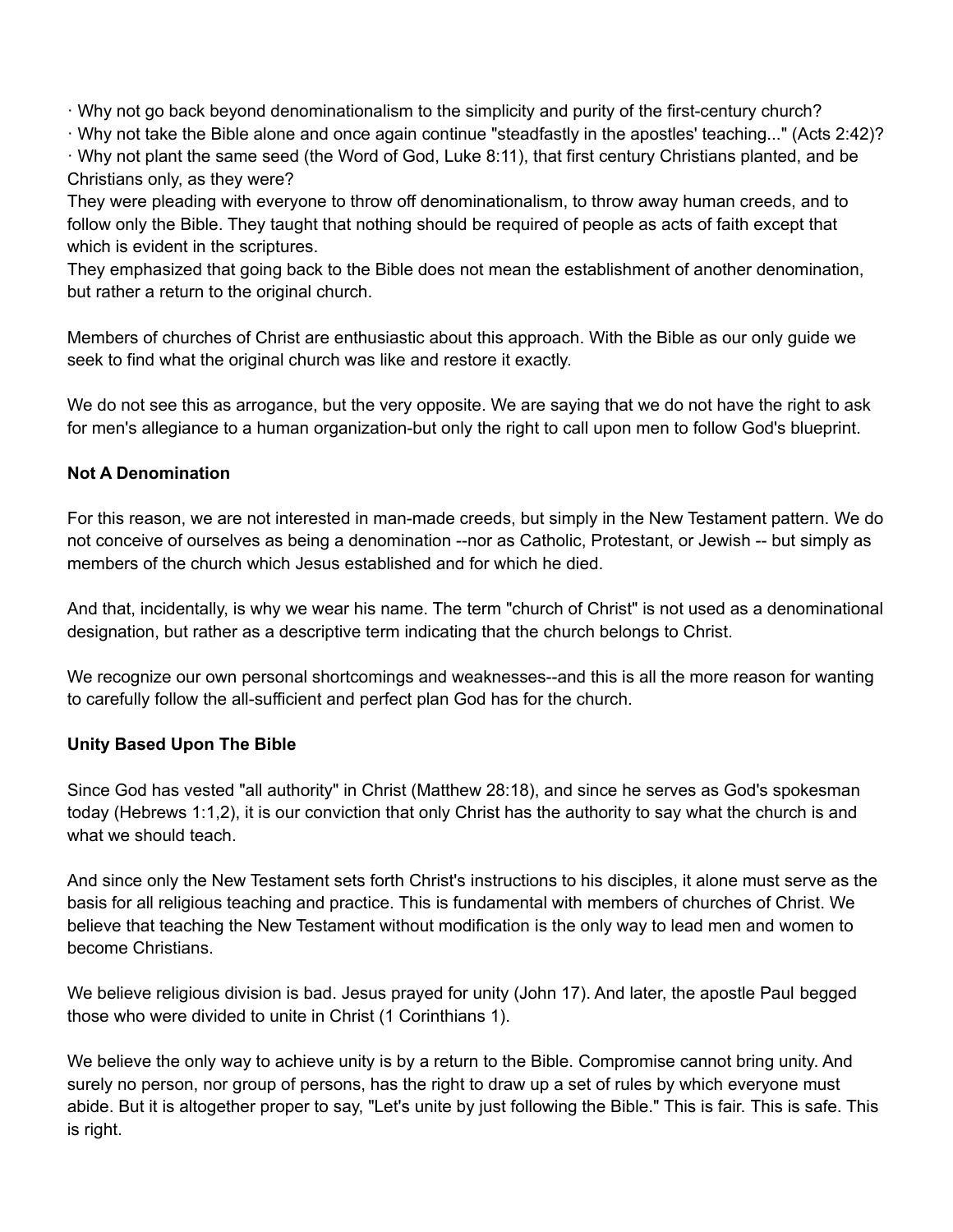So churches of Christ plead for religious unity based upon the Bible. We believe that to subscribe to any creed other than the New Testament, to refuse to obey any New Testament command, or to follow any practice not sustained by the New Testament is to add to or take away from the teachings of God. And both additions and subtractions are condemned in the Bible (Galatians 1:6-9; Revelation 22:18,19).

This is the reason the New Testament is the only rule of faith and practice we have in churches of Christ.

# **Each Congregation Self-Governed**

Churches of Christ have none of the trappings of modern-day organizational bureaucracy. There are no governing boards--neither district, regional, national nor international--no earthly headquarters and no man-designed organization.

Each congregation is autonomous (self- ruled) and is independent of every other congregation. The only tie which binds the many congregations together is a common allegiance to Christ and the Bible.

There are no conventions, annual meetings, nor official publications. Congregations do cooperate in supporting children's homes, homes for the elderly, mission work, etc. However, participation is strictly voluntary on the part of each congregation and no person nor group issues policies or makes decisions for other congregations.

Each congregation is governed locally by a plurality of elders selected from among the members. These are men who meet the specific qualifications for this office given in 1 Timothy 3 and Titus 1.

There are also deacons in each congregation. These must meet the biblical qualifications of 1 Timothy 3.

# **Items of Worship**

Worship in churches of Christ centers in five items, the same as in the first-century church. We believe the pattern is important. Jesus said, "God is spirit, and those who worship him must worship in spirit and truth" (John 4:24). From this statement we learn three things:

· Our worship must be directed to the right object ... God;

· It must be prompted by the right spirit;

· It must be according to truth. To worship God according to truth is to worship him according to his Word, because his Word is truth (John 17:17). Therefore, we must not exclude any item found in his Word, and we must not include any item not found in his Word.

In matters of religion we are to walk by faith (2 Corinthians 5:7). Since faith comes by hearing the Word of God (Romans 10:17), anything not authorized by the Bible cannot be done by faith ... and whatever is not of faith is sin (Romans 14:23).

The five items of worship observed by the first-century church were singing, praying, preaching, giving, and eating the Lord's Supper.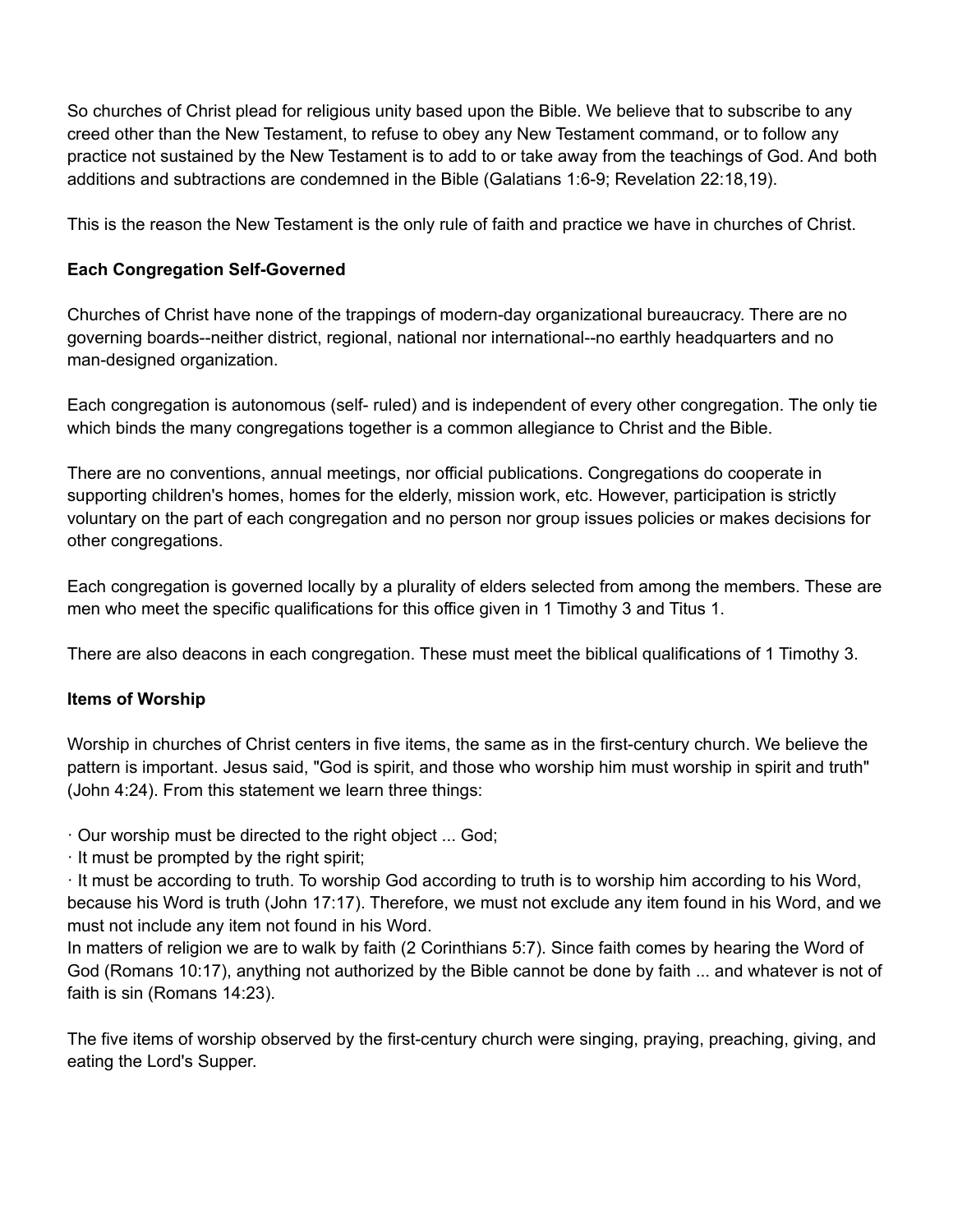If you are acquainted with churches of Christ, you are probably aware that in two of these items our practice is different from that of most religious groups. So permit me to focus on these two, and state our reasons for what we do.

# **A Cappella Singing**

One of the things people most frequently notice about churches of Christ is that we sing without the use of mechanical instruments of music -- a cappella singing is the only music used in our worship.

Simply stated, here is the reason: we are seeking to worship according to the instructions of the New Testament. The New Testament leaves instrumental music out, therefore, we believe it right and safe to leave it out, too. If we used the mechanical instrument we would have to do so without New Testament authority.

There are only 8 verses in the New Testament on the subject of music in worship. Here they are:

· "And when they had sung a hymn, they went out to the Mount of Olives" (Matthew 26:30).

· " about midnight Paul and Silas were praying and singing hymns to God ..."(Acts 16:25).

· "Therefore I will praise Thee among the Gentiles, and sing to thy name" (Romans 15:9).

· ". . . I will sing with the spirit and I will sing with the mind also" (1 Corinthians 14:15).

· ". . . be filled with the Spirit, addressing one another in psalms and hymns and spiritual songs, singing and making melody to the Lord with all your heart" (Ephesians 5:18,19).

· "Let the word of Christ dwell in you richly, as you teach and admonish one another in all wisdom, and as you sing psalms and hymns and spiritual songs with thankfulness in your hearts to God" (Colossians 3:16).

· "I will declare thy name unto my brethren, in the midst of the church will I sing praise unto Thee" (Hebrews 2:12).

· "Is any one among you suffering? Let him pray. Is any cheerful? Let him sing praise" (James 5:13).The mechanical instrument of music is conspicuously absent in these passages.

Historically, the first appearance of instrumental music in church worship was not until the sixth century A.D., and there was no general practicing of it until after the eighth century. Instrumental music was strongly opposed by such religious leaders as John Calvin, John Wesley and Charles Spurgeon because of its absence in the New Testament.

Weekly Observance of The Lord's Supper

Another place where you may have noticed a difference between churches of Christ and other religious groups is in the Lord's Supper. This memorial supper was inaugurated by Jesus on the night of his betrayal (Matthew 26:26-28). It is observed by Christians in memory of the Lord's death (1 Corinthians 11:24,25). The emblems - unleavened bread and fruit of the vine - symbolize the body and blood of Jesus (1 Corinthians 10:16).

Churches of Christ are different from many in that we observe the Lord's Supper on the first day of every week. Again, our reason centers in our determination to follow the teaching of the New Testament. It says, describing the practice of the first-century church, "And upon the first day of the week . . . the disciples came together to break bread ..." (Acts 20:7).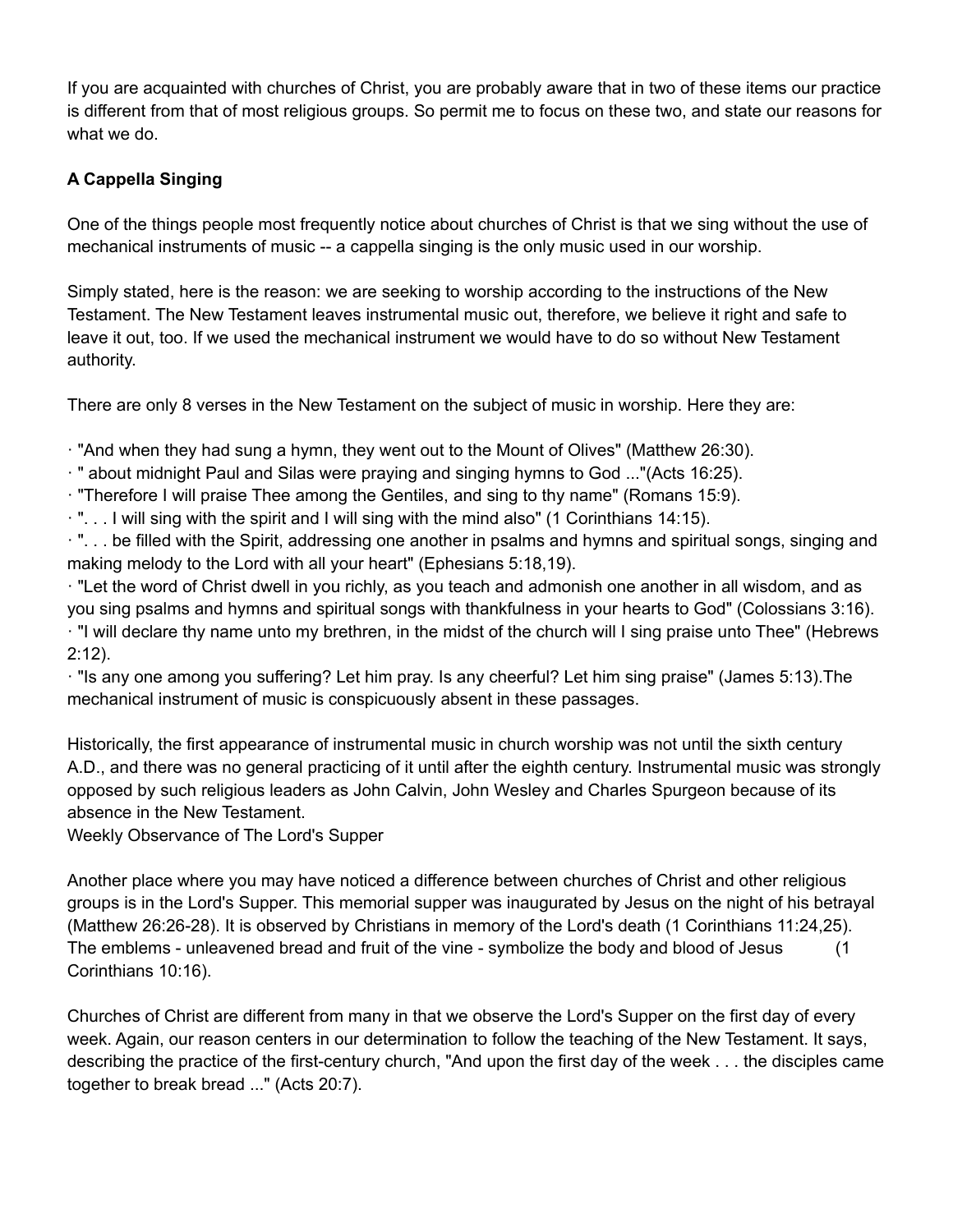Some have objected that the text does not specify the first day of every week. This is true--just as the command to observe the Sabbath did not specify every Sabbath. The command was simply, "remember the Sabbath day to keep it holy" (Exodus 20:8). The Jews understood that to mean every Sabbath. It seems to us that by the same reasoning "the first day of the week" means the first day of every week.

Again, we know from such respected historians as Neander and Eusebius that Christians in those early centuries took the Lord's Supper every Sunday.

# **Terms of Membership**

Perhaps you are wondering, "How does one become a member of the church of Christ?" What are the terms of membership?

Churches of Christ do not speak of membership in terms of some formula which must be followed for approved acceptance into the church. The New Testament gives certain steps which were taken by people in that day to become Christians. When a person became a Christian he automatically was a member of the church.

The same is true of churches of Christ today. There is no separate set of rules or ceremonies which one must follow to be inducted into the church. When one becomes a Christian he, at the same time, becomes a member of the church. No further steps are required to qualify for church membership.

On the first day of the church's existence those who repented and were baptized were saved (Acts 2:38). And from that day forward all those who were saved were added to the church (Acts 2:47). According to this verse (Acts 2:47) it was God who did the adding. Therefore, in seeking to follow this pattern, we neither vote people into the church nor force them through a required series of studies. We have no right to demand anything beyond their obedient submission to the Savior.

## **The conditions of pardon which are taught in the New Testament are**:

- · One must hear the gospel, for "faith comes by hearing the word of God" (Romans 10:17).
- · One must believe, for "without faith it is impossible to please God" (Hebrews 11:6).
- · One must repent of past sins, for God "commands all men, every- where to repent" (Acts 17:30).

· One must confess Jesus as Lord, for he said, "He that confesses me before men, him will I also confess before my father who is in heaven" (Matthew 10:32).

· And one must be baptized for the remission of sins, for Peter said, "Repent, and be baptized every- one of you in the name of Jesus Christ for the remission of your sins ..." (Acts 2:38).

## **Emphasis on Baptism**

Churches of Christ have a reputation for placing much stress on the need for baptism. However, we do not emphasize baptism as a "church ordinance," but as a command of Christ. The New Testament teaches baptism as an act which is essential to salvation (Mark 16:16; Acts 2:38; Acts 22:16).

We do not practice infant baptism because New Testament baptism is only for sinners who turn to the Lord in belief and penitence. An infant has no sin to repent of, and cannot qualify as a believer.